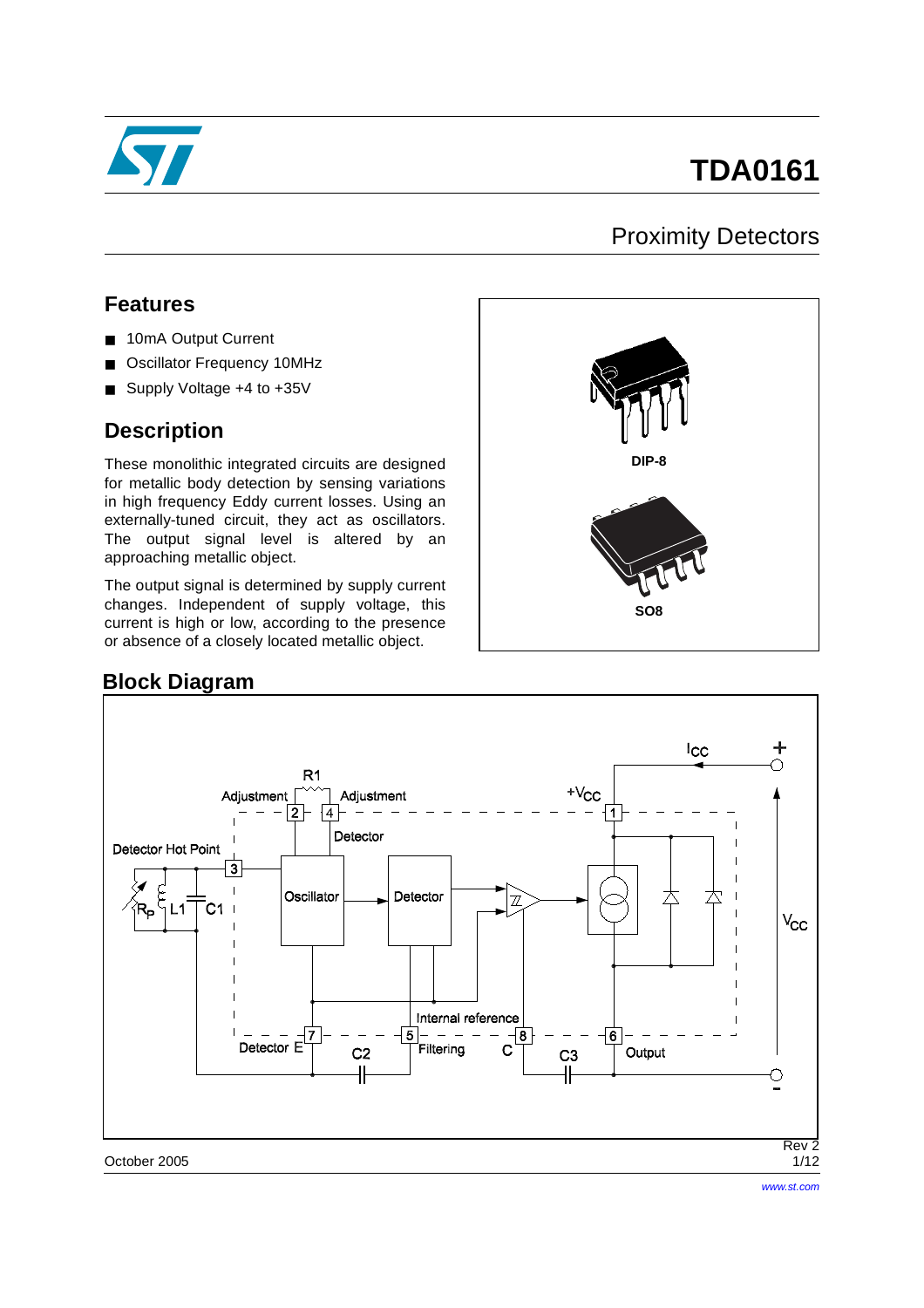### **Contents**

| 2 <sup>1</sup>          |  |
|-------------------------|--|
| $\overline{3}$          |  |
| $\overline{\mathbf{4}}$ |  |
| 5                       |  |
| 6                       |  |
| $7^{\circ}$             |  |

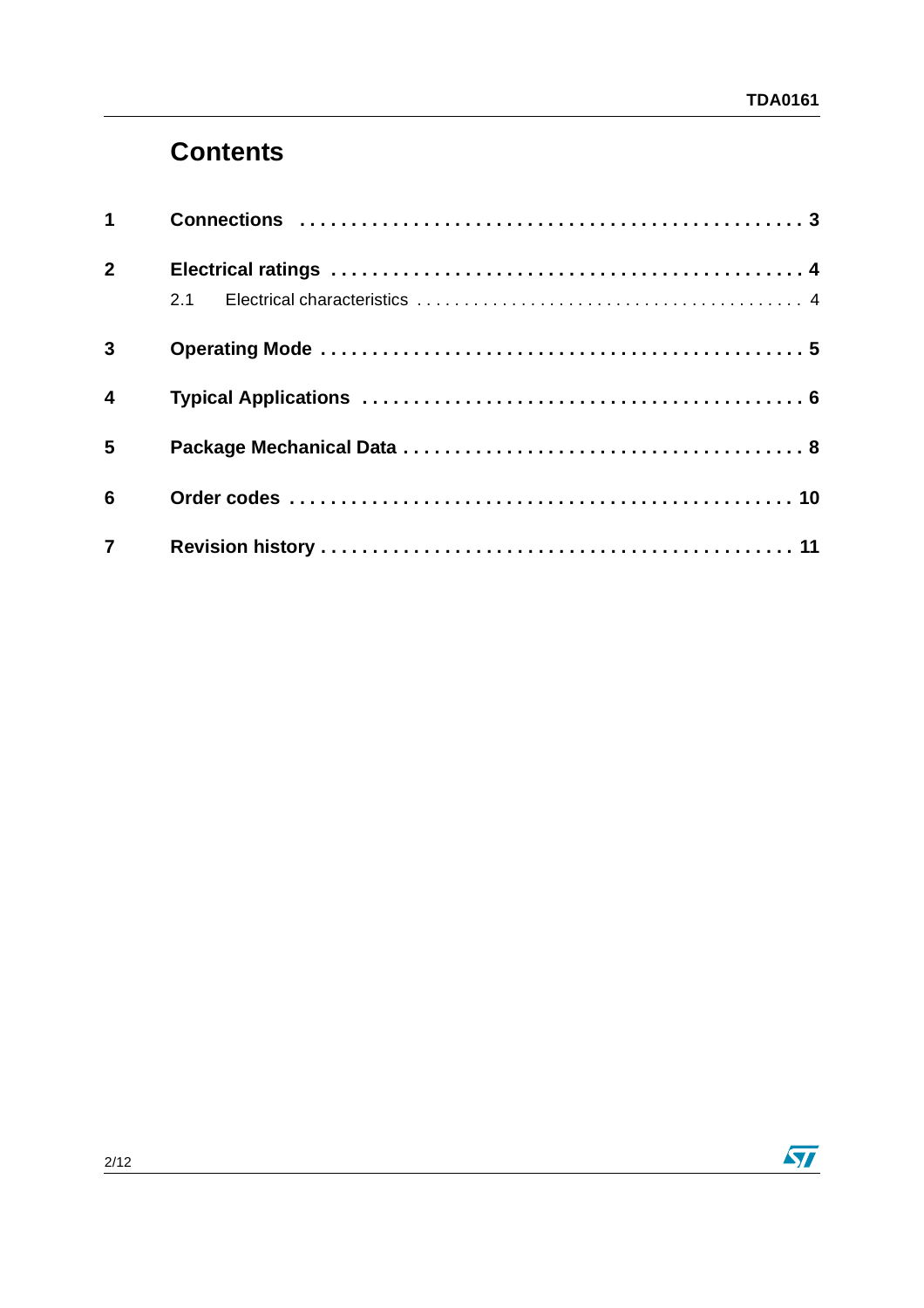## <span id="page-2-0"></span>**1 Connections**

**Figure 1. Pin Connections (top view)**



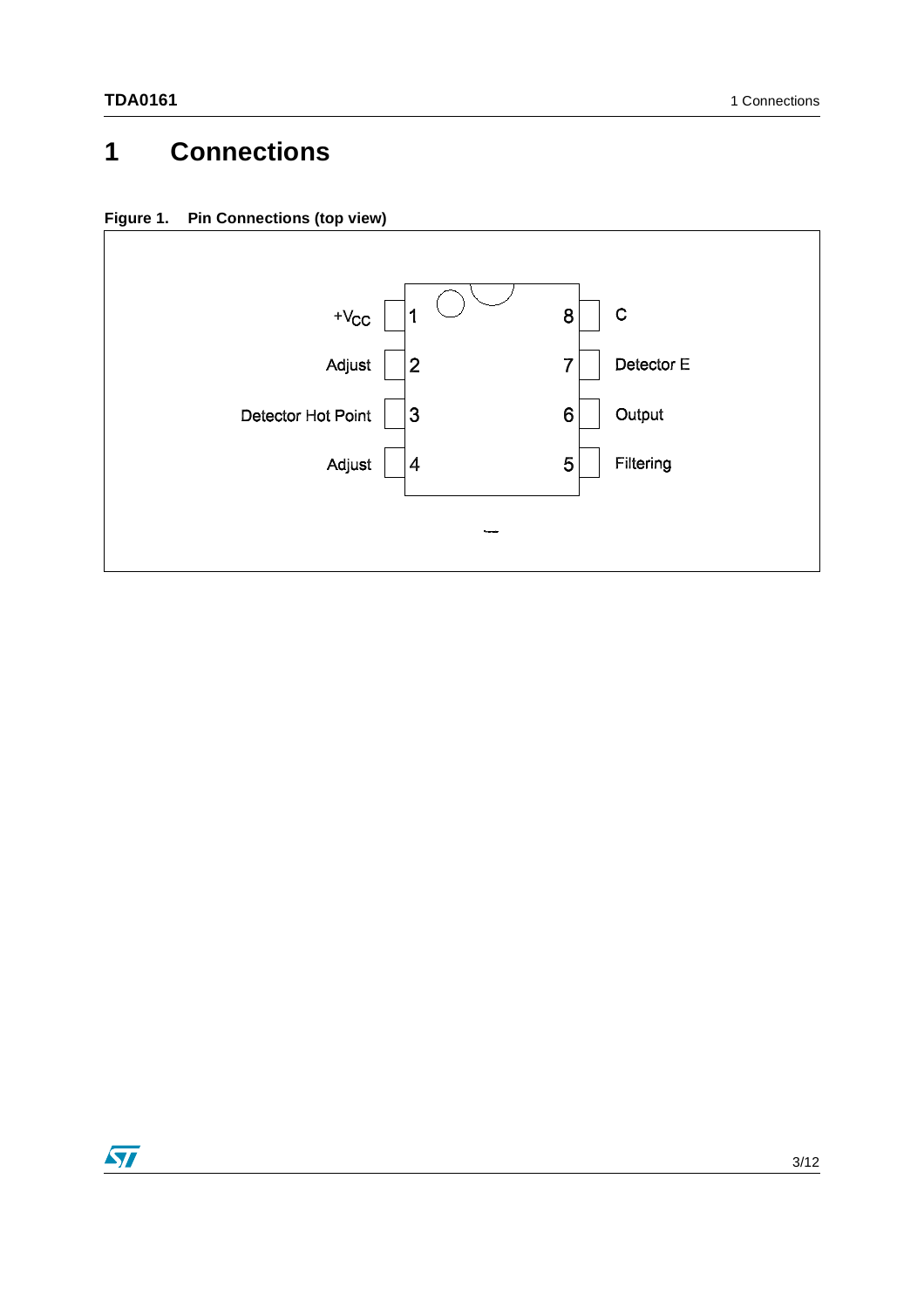## <span id="page-3-0"></span>**2 Electrical ratings**

| Table 1. | Absolute maximum ratings |  |
|----------|--------------------------|--|
|          |                          |  |

| Symbol           | <b>Parameter</b>                   | Value        | Unit |
|------------------|------------------------------------|--------------|------|
| $V_{CC}$         | Supply Voltage                     | 35           |      |
| LJ.              | <b>Operating Temperature Range</b> | $+150$       | °C   |
| <sup>I</sup> STG | Storage Temperature Range          | $-55$ to 150 | °C   |

#### <span id="page-3-1"></span>**2.1 Electrical characteristics**

 $-40 < T_A < +100^{\circ}$ C, P<sub>TOT</sub> < 150mW, unless otherwise specified.

#### **Table 2. Electrical Characteristcs**

| Symbol              | <b>Parameter</b>                                | <b>Test conditions</b>                              | Min.     | Typ.                    | Max.   | Unit       |
|---------------------|-------------------------------------------------|-----------------------------------------------------|----------|-------------------------|--------|------------|
| $V_{\rm CC}$        | Supply Voltage                                  |                                                     | 4        |                         | 35     | V          |
|                     | Reverse Voltage Limitation                      | $I_{CC} = -100mA$                                   |          | $-1$                    |        | $\vee$     |
| $I_{\rm CC}$        | Supply Current close target $TA = +25^{\circ}C$ | +4V < $V_{CC}$ < +35V                               | 8        | 10                      | 12     | mA         |
| $I_{\rm CC}$        | <b>Supply Current remote</b><br>target          | +4V < $V_{CC}$ < +35V                               |          |                         | 1      | mA         |
|                     | <b>Supply Current transition</b><br>time        | $C3 = 0$                                            |          | 1                       |        | μs         |
|                     |                                                 | $C3 \neq 0$                                         |          | $100 \times C3$<br>(nF) |        | μs         |
| $f_{\rm{OSC}}$      | Oscillator Tuning<br>Frequency                  |                                                     |          |                         | 10     | <b>MHz</b> |
| $f_{\rm O}$         | Output Frequency                                | $C3 = 0$                                            | $\Omega$ |                         | 10     | kHz        |
| $\Delta I_{\rm CC}$ | <b>Output Current Ripple</b>                    | $C3 = 0,$<br>$C2(pF) > 150/f_{OSC}(MHz)$            |          |                         | 20     | μA         |
| $R_{n}$             | Negative Resistance on<br>Terminals A and E     | $4k\Omega < R1 < 50k\Omega$<br>$f_{\rm OSC}$ < 3MHz | 0.9R1    | R <sub>1</sub>          | 1.1 R1 |            |
| <b>HYST</b>         | <b>Hysteresis at Detection</b><br>Point         | $C2$ (pF) > 150/ $f_{OSC}$ (MHz)                    | 0.5      |                         | 5      | $\%$       |

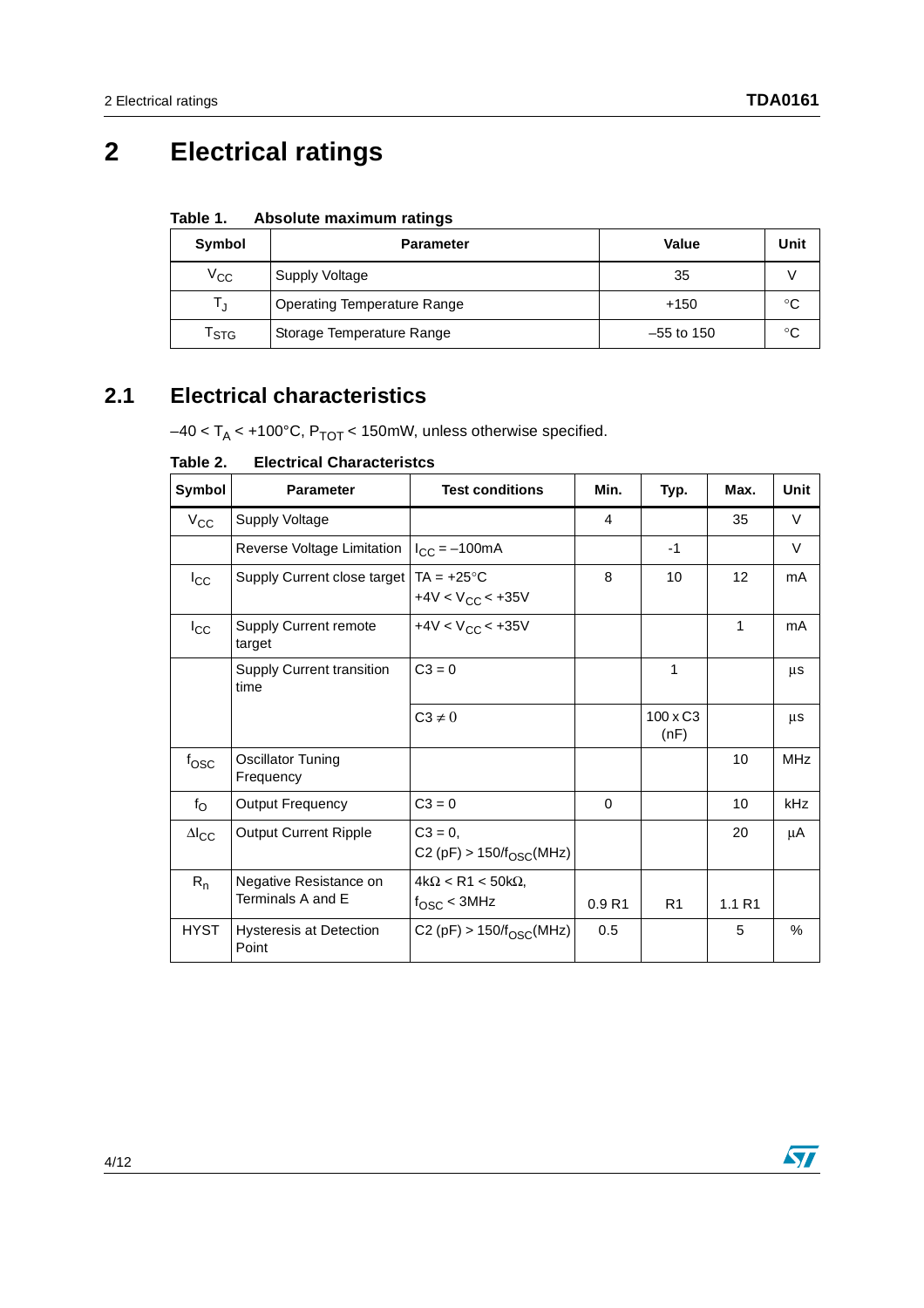### <span id="page-4-0"></span>**3 Operating Mode**

Between pins 3 and 7, the integrated circuit acts like a negative resistor with a value equal to that of the external resistor R1 (connected between pins 2 and 4). The oscillation stops when the tuned circuit loss resistance (Rp) becomes smaller than R1. As a result,  $I_{CC}(close) = 10mA$ (pins 1 and 6). The oscillation is sustained when Rp is higher than R1, and  $I_{CC}$ (remote) = 1mA (pins 1 and 6). Eddy currents induced by coil L1 in a metallic body determine the value of Rp.



#### **Figure 2. Electrical Scheme**

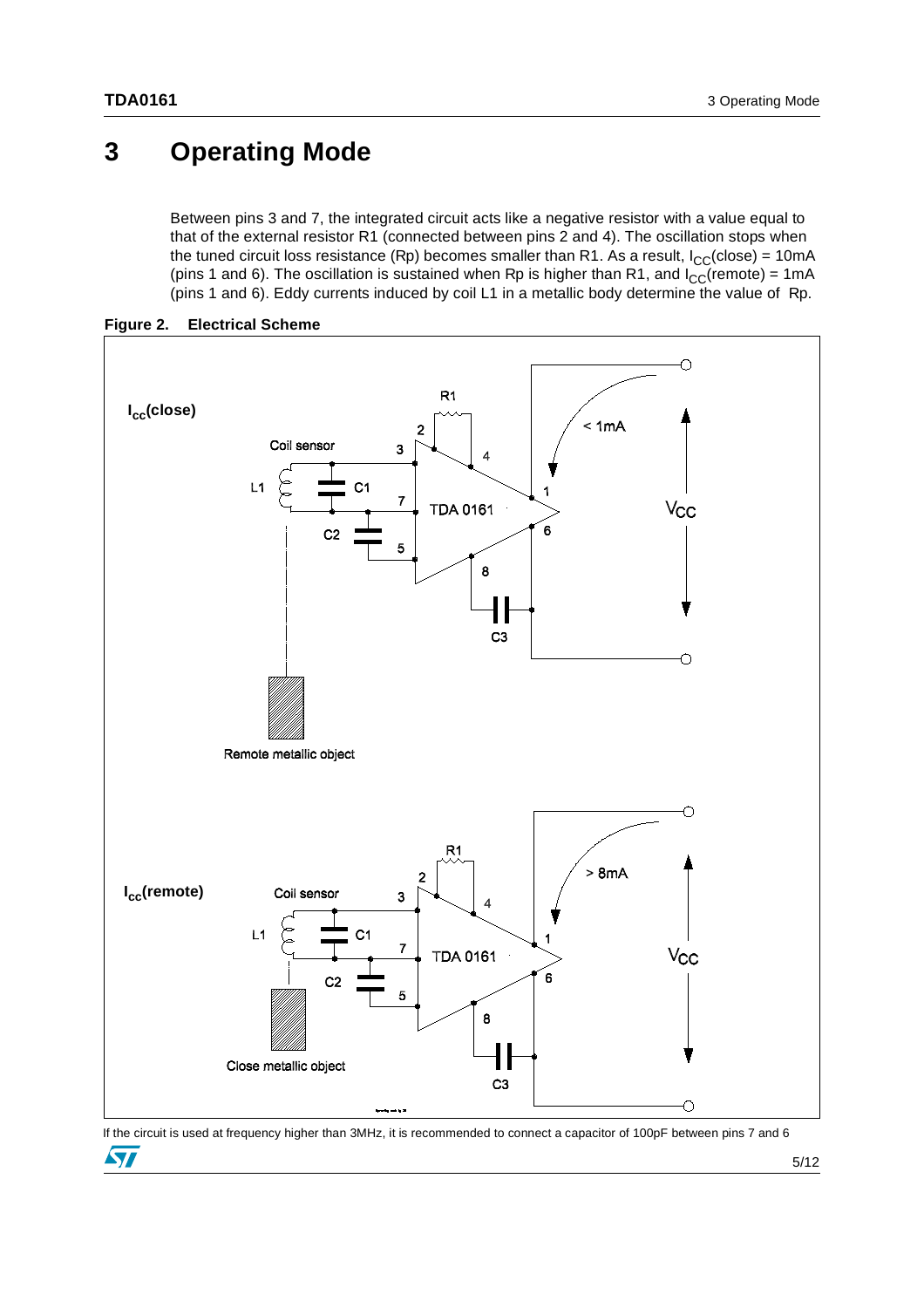# <span id="page-5-0"></span>**4 Typical Applications**



#### **Figure 3. Application Interface Connection Diagram**

**Table 3. Detection Range**

| Detection Range <sup>(#)</sup> | L1 $(\mu H)$ | C1(pF) | $f_{\rm OSC}$ (kHz) | R1 ( $k\Omega$ ) | C2(pF) |
|--------------------------------|--------------|--------|---------------------|------------------|--------|
| 2 <sub>mm</sub>                | 30(1)        | 120    | 2650                | 6.8              | 47     |
| 5 <sub>mm</sub>                | 300(2)       | 470    | 425                 | 27               | 470    |
| 10 <sub>mm</sub>               | 2160(3)      | 4700   | 50                  | 27               | 3300   |

#### **Table 4. Coil Characteristics**

|   | Core                              | <b>Coil Former</b> | Wire $^{(\# \#)}$             | <b>Number of Turns</b> |
|---|-----------------------------------|--------------------|-------------------------------|------------------------|
|   | Cofelec 432 FP $9 \times 5$ SE    | 1/2 Car 091 - 2    | <b>THOMSON Fils et Câbles</b> | 40                     |
|   | Cofelec $432$ FP $14 \times 8$ SE | 1/2 Car 142 - 2    | Thomrex 14                    | 100                    |
| 3 | Cofelec 432 FP 26x 16 SE          | 1/2 Car 262 - 2    | (14 / 100mm)                  | 200                    |

#) .Ingot steel target

##).The above results are obtained with single wire coil. When using Litz wire instead of single wire, the parallel resistance of the coil becomes higher and value of R1 may be increased, resulting in better sensitivity

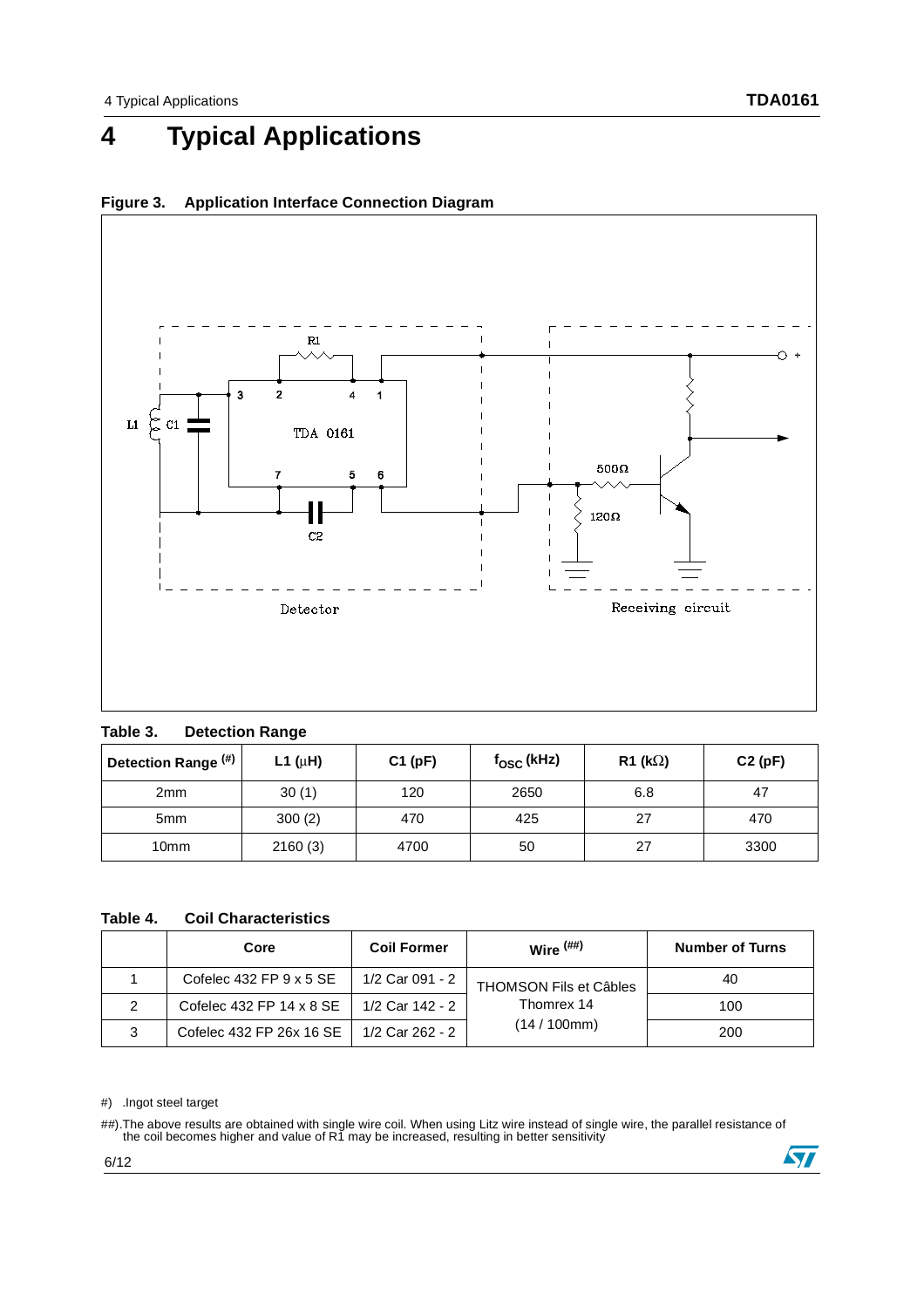### **4.1 Typical Application Example**

| Figure 4. | <b>Detection distance</b> |  |
|-----------|---------------------------|--|
|           |                           |  |



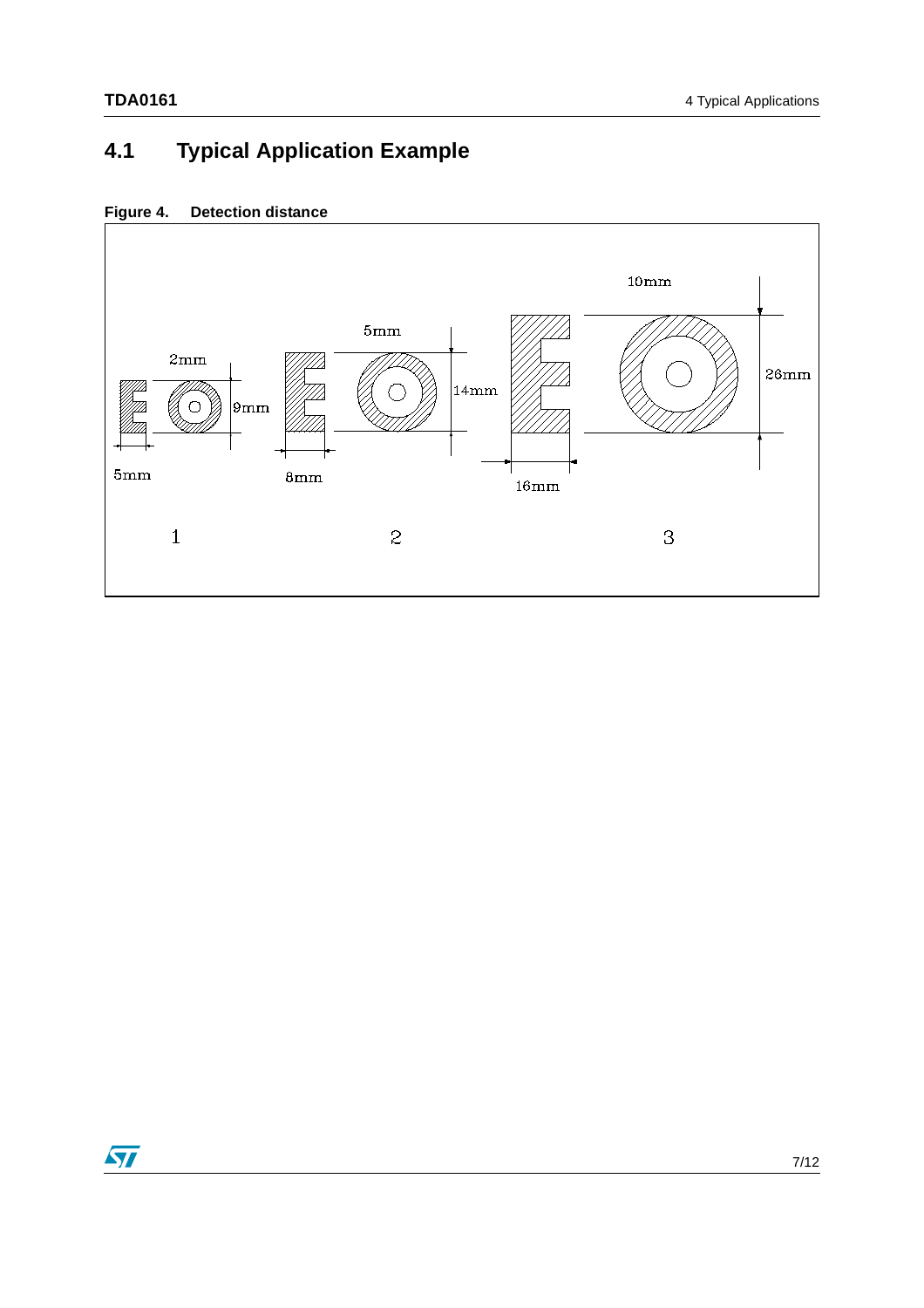# <span id="page-7-0"></span>**5 Package Mechanical Data**

| DIM.           |      | mm   |      |       | inch  |       |
|----------------|------|------|------|-------|-------|-------|
|                | MIN. | TYP. | MAX. | MIN.  | TYP.  | MAX.  |
| Α              |      | 3.3  |      |       | 0.130 |       |
| a <sub>1</sub> | 0.7  |      |      | 0.028 |       |       |
| B              | 1.39 |      | 1.65 | 0.055 |       | 0.065 |
| <b>B1</b>      | 0.91 |      | 1.04 | 0.036 |       | 0.041 |
| b              |      | 0.5  |      |       | 0.020 |       |
| b1             | 0.38 |      | 0.5  | 0.015 |       | 0.020 |
| D              |      |      | 9.8  |       |       | 0.386 |
| $\mathsf E$    |      | 8.8  |      |       | 0.346 |       |
| e              |      | 2.54 |      |       | 0.100 |       |
| e3             |      | 7.62 |      |       | 0.300 |       |
| e4             |      | 7.62 |      |       | 0.300 |       |
| $\mathsf F$    |      |      | 7.1  |       |       | 0.280 |
| I              |      |      | 4.8  |       |       | 0.189 |
| L              |      | 3.3  |      |       | 0.130 |       |
| Z              | 0.44 |      | 1.6  | 0.017 |       | 0.063 |

**Plastic DIP-8 MECHANICAL DATA**

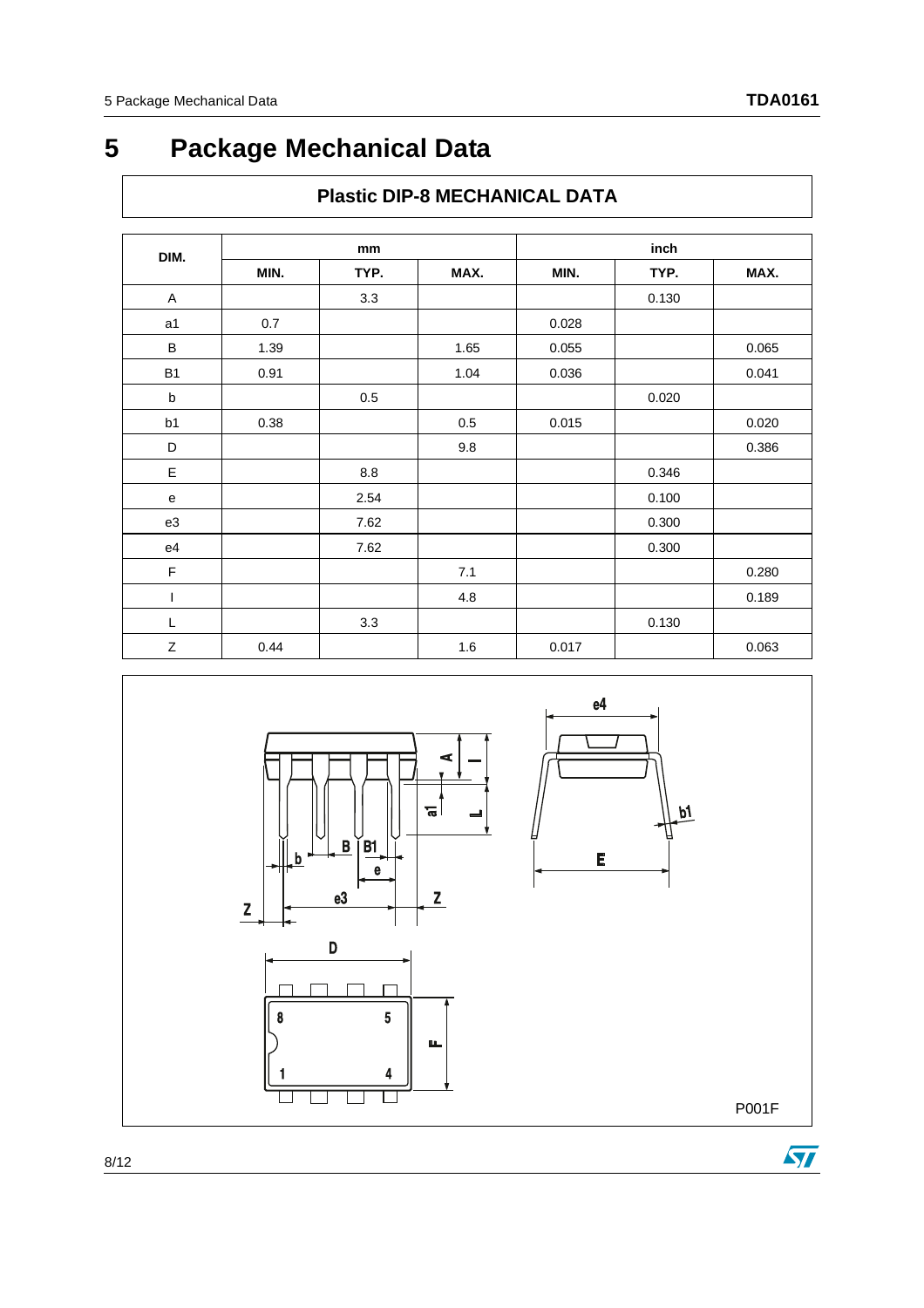٦

|                | <b>SO-8 MECHANICAL DATA</b> |            |      |           |       |       |
|----------------|-----------------------------|------------|------|-----------|-------|-------|
|                |                             | mm.        |      |           | inch  |       |
| DIM.           | MIN.                        | <b>TYP</b> | MAX. | MIN.      | TYP.  | MAX.  |
| A              |                             |            | 1.75 |           |       | 0.068 |
| a1             | 0.1                         |            | 0.25 | 0.003     |       | 0.009 |
| a2             |                             |            | 1.65 |           |       | 0.064 |
| a <sub>3</sub> | 0.65                        |            | 0.85 | 0.025     |       | 0.033 |
| $\mathsf{b}$   | 0.35                        |            | 0.48 | 0.013     |       | 0.018 |
| b <sub>1</sub> | 0.19                        |            | 0.25 | 0.007     |       | 0.010 |
| $\mathsf C$    | 0.25                        |            | 0.5  | 0.010     |       | 0.019 |
| c1             |                             |            |      | 45 (typ.) |       |       |
| D              | 4.8                         |            | 5.0  | 0.188     |       | 0.196 |
| E              | 5.8                         |            | 6.2  | 0.228     |       | 0.244 |
| e              |                             | 1.27       |      |           | 0.050 |       |
| e3             |                             | 3.81       |      |           | 0.150 |       |
| F              | 3.8                         |            | 4.0  | 0.14      |       | 0.157 |
| L              | 0.4                         |            | 1.27 | 0.015     |       | 0.050 |
| M              |                             |            | 0.6  |           |       | 0.023 |
| S              |                             | 8 (max.)   |      |           |       |       |



 $\sqrt{2}$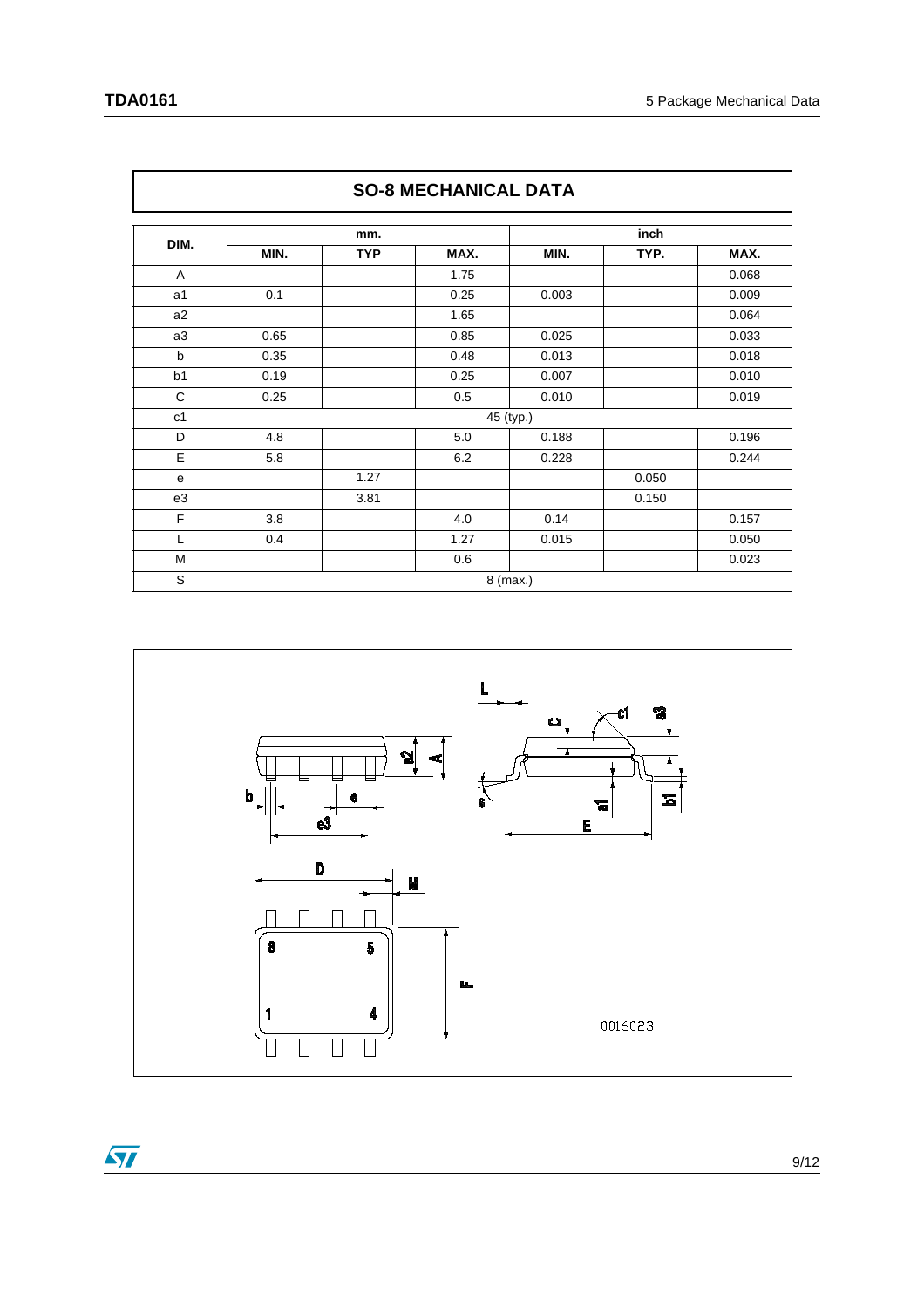## <span id="page-9-0"></span>**6 Order codes**

| <b>Part number</b> | Temp range      | Package         | <b>Packing</b> |
|--------------------|-----------------|-----------------|----------------|
| TDA0161DP          | $150^{\circ}$ C | DIP-8           | Tube           |
| TDA0161FP          | $150^{\circ}$ C | SO <sub>8</sub> | Tube           |
| TDA0161FPT         | $150^{\circ}$ C | SO <sub>8</sub> | Tape and Reel  |

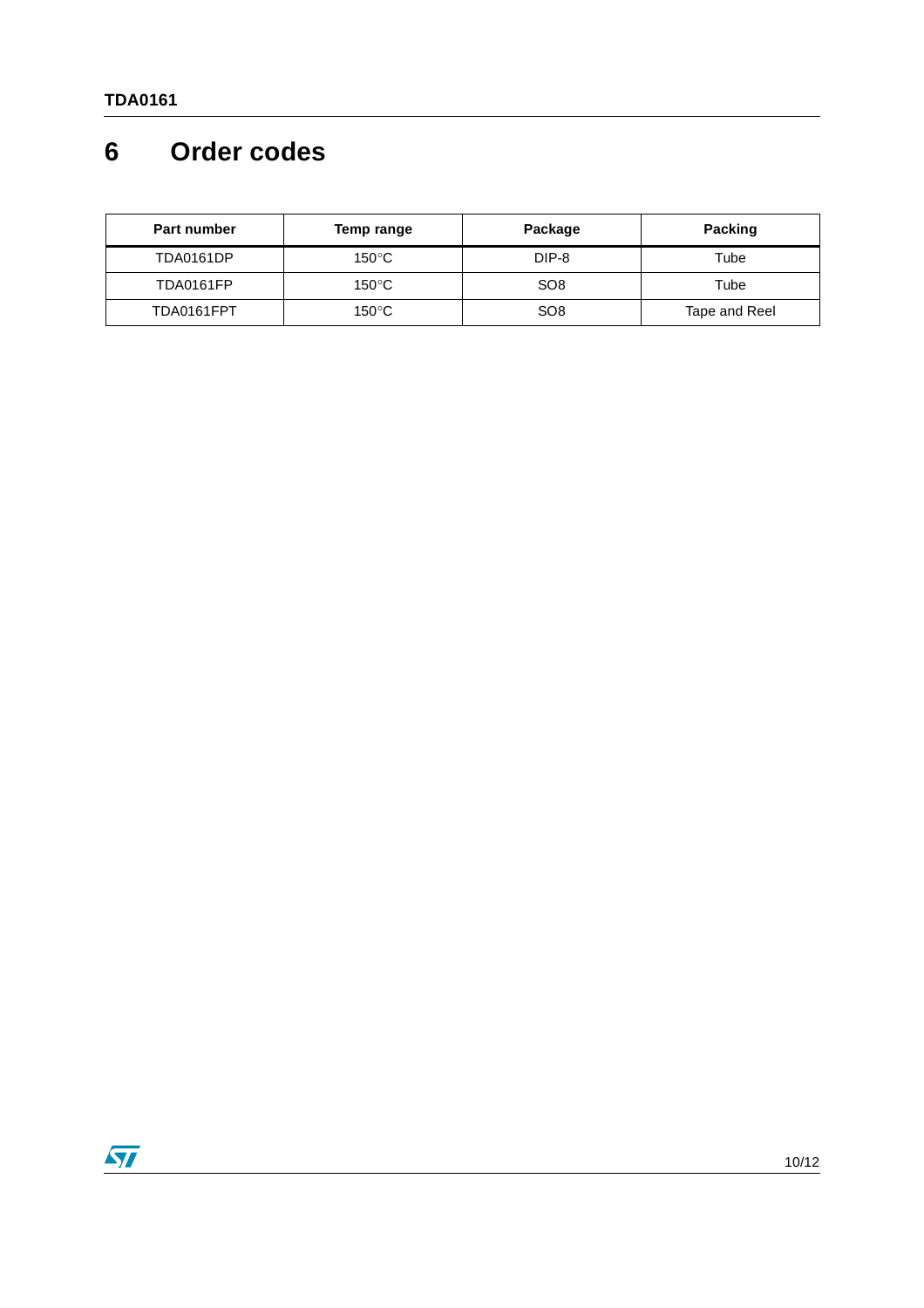# <span id="page-10-0"></span>**7 Revision history**

| <b>Date</b> | <b>Revision</b> | <b>Changes</b>   |
|-------------|-----------------|------------------|
| 06-Jan-2003 |                 | Initial release. |
| 12-Oct-2005 |                 | Final release.   |